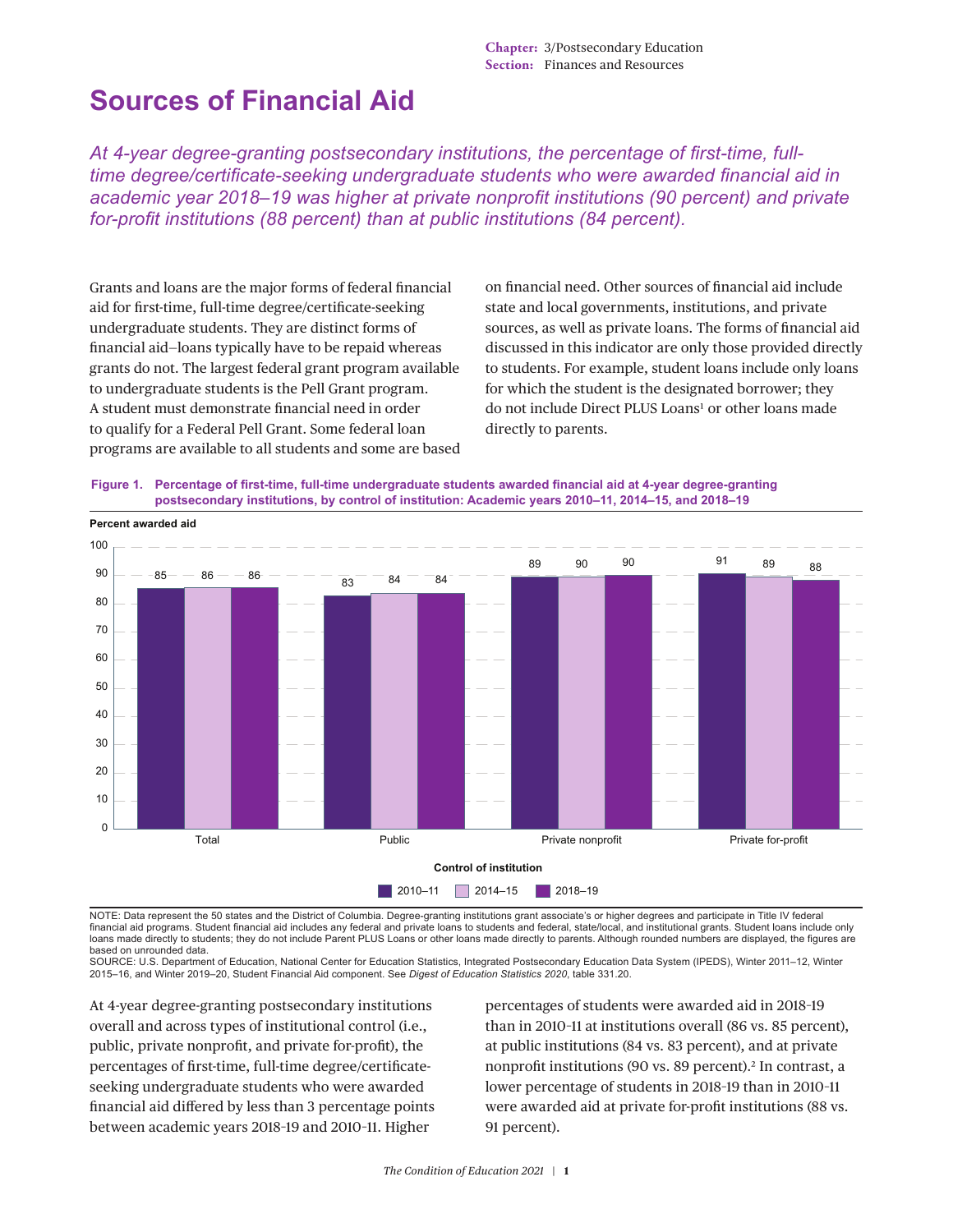



NOTE: Data represent the 50 states and the District of Columbia. Degree-granting institutions grant associate's or higher degrees and participate in Title IV federal financial aid programs. Student financial aid includes any federal and private loans to students and federal, state/local, and institutional grants. Student loans include only loans made directly to students; they do not include Parent PLUS Loans or other loans made directly to parents. Although rounded numbers are displayed, the figures are based on unrounded data.

SOURCE: U.S. Department of Education, National Center for Education Statistics, Integrated Postsecondary Education Data System (IPEDS), Winter 2011–12, Winter 2015–16, and Winter 2019–20, Student Financial Aid component. See *Digest of Education Statistics 2020*, table 331.20.

At 2-year degree-granting postsecondary institutions overall and across types of institutional control, the percentages of first-time, full-time degree/certificateseeking undergraduate students who were awarded financial aid differed by less than 7 percentage points between academic years 2018–19 and 2010–11. Higher percentages of students were awarded aid in 2018–19

than in 2010–11 at institutions overall (79 vs. 77 percent), at public institutions (77 vs. 74 percent), and at private nonprofit institutions (96 vs. 90 percent). In contrast, a lower percentage of students in 2018–19 than in 2010–11 were awarded aid at private for-profit institutions (87 vs. 90 percent).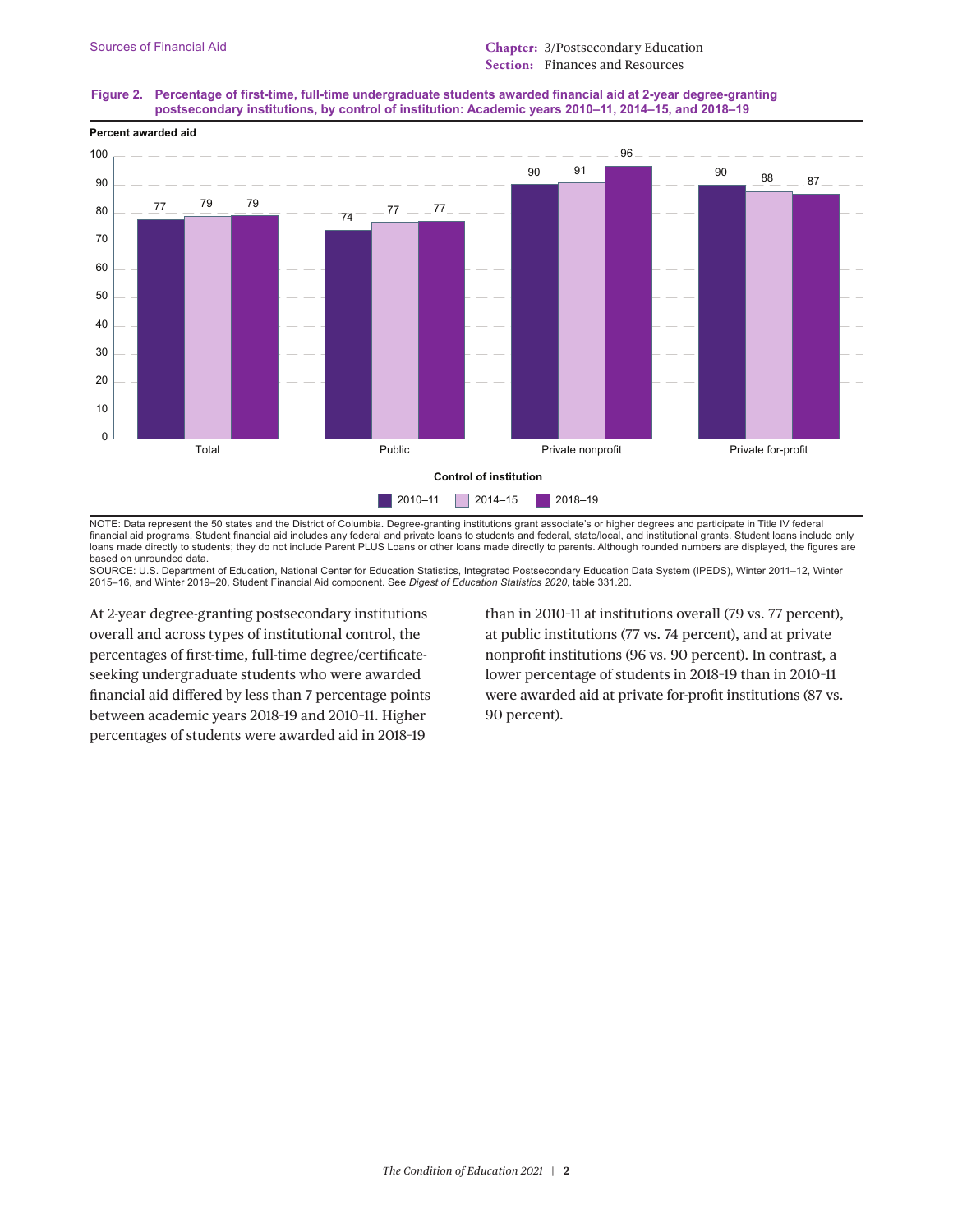## **Figure 3. Percentage of first-time, full-time undergraduate students awarded financial aid at 4-year degree-granting postsecondary institutions, by type of financial aid and control of institution: Academic year 2018–19**



1 Student loans include only loans made directly to students; they do not include Parent PLUS Loans or other loans made directly to parents. NOTE: Data represent the 50 states and the District of Columbia. Degree-granting institutions grant associate's or higher degrees and participate in Title IV federal financial aid programs. Student financial aid includes any federal and private loans to students and federal, state/local, and institutional grants. SOURCE: U.S. Department of Education, National Center for Education Statistics, Integrated Postsecondary Education Data System (IPEDS), Winter 2019–20, Student Financial Aid component. See *Digest of Education Statistics 2020*, table 331.20.

The percentage of first-time, full-time degree/certificateseeking undergraduate students at 4-year institutions who were awarded specific types of financial aid varied by institutional control. In academic year 2018–19, the percentage of students awarded aid in the form of federal grants and student loans was highest at private for-profit institutions, the percentage of students awarded state or local grants was highest at public institutions, and the percentage of students awarded institutional grants was highest at private nonprofit institutions. Specifically, 65 percent of students at private for-profit institutions were awarded federal grants, which was higher than at public institutions (37 percent) and private nonprofit institutions

(33 percent). The percentage of students awarded student loans was also higher at private for-profit institutions (70 percent) than at private nonprofit institutions (58 percent) and public institutions (44 percent). Meanwhile, the percentage of students awarded state or local grants was higher at public institutions (38 percent) than at private nonprofit institutions (25 percent) and private for-profit institutions (11 percent). The percentage of students awarded institutional grants was higher at private nonprofit institutions (83 percent) than at public institutions (51 percent) and private for-profit institutions (30 percent).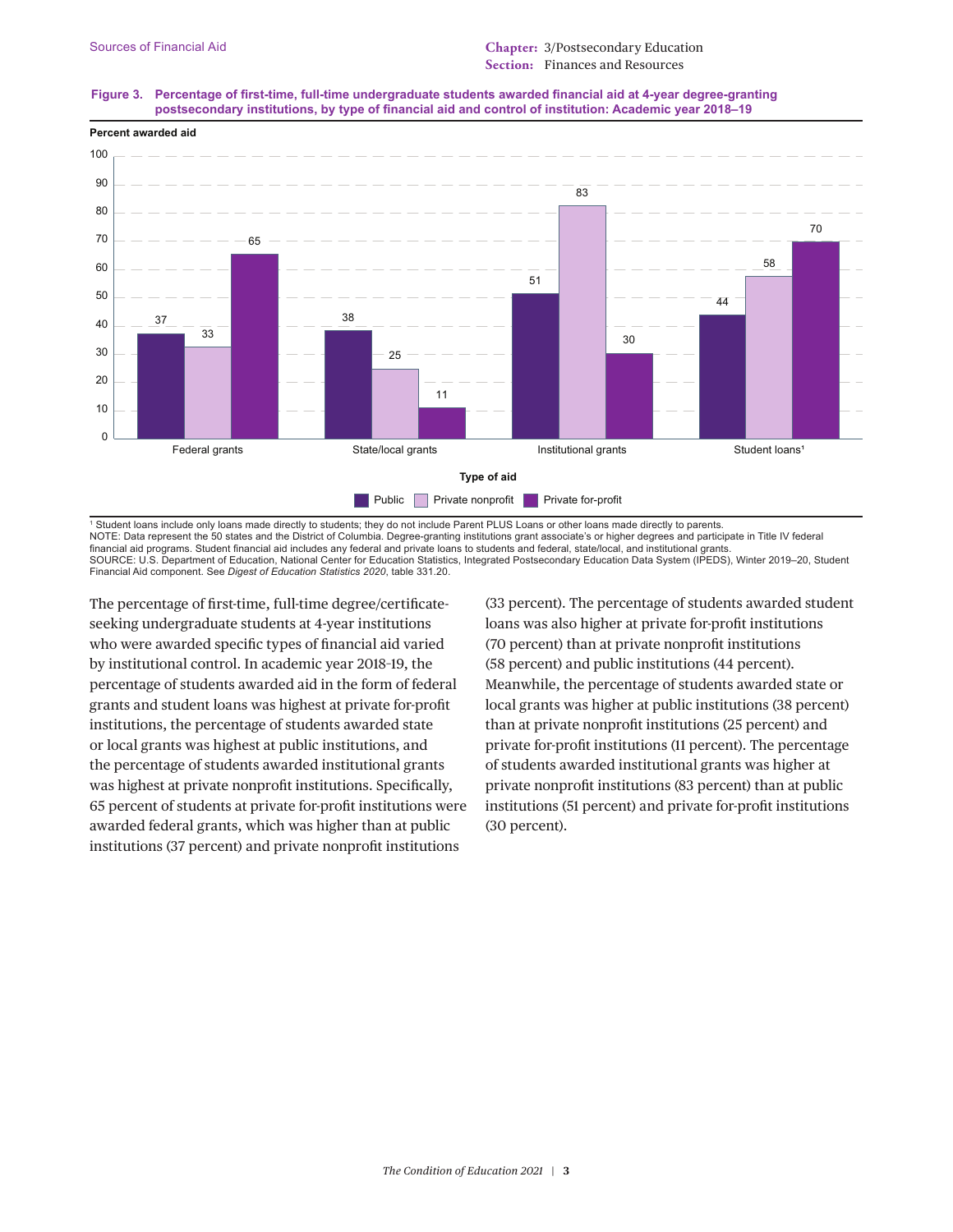## **Figure 4. Percentage of first-time, full-time undergraduate students awarded financial aid at 2-year degree-granting postsecondary institutions, by type of financial aid and control of institution: Academic year 2018–19**



1 Student loans include only loans made directly to students; they do not include Parent PLUS Loans or other loans made directly to parents. NOTE: Data represent the 50 states and the District of Columbia. Degree-granting institutions grant associate's or higher degrees and participate in Title IV federal financial aid programs. Student financial aid includes any federal and private loans to students and federal, state/local, and institutional grants. SOURCE: U.S. Department of Education, National Center for Education Statistics, Integrated Postsecondary Education Data System (IPEDS), Winter 2019–20, Student Financial Aid component. See *Digest of Education Statistics 2020*, table 331.20.

The percentage of first-time, full-time degree/certificateseeking undergraduate students at 2-year institutions who were awarded specific types of financial aid also varied by institutional control. In academic year 2018–19, the percentage of students awarded federal grants was higher at private nonprofit institutions (81 percent) than at private for-profit institutions (70 percent) and public institutions (52 percent). The percentage of students awarded state or local grants was more than seven times higher at public institutions (42 percent) than at

private for-profit institutions (6 percent) and private nonprofit institutions (5 percent). The percentage of students awarded institutional grants was also higher at public institutions (17 percent) than at private nonprofit institutions (15 percent) and private for-profit institutions (12 percent). In contrast, the percentages of students awarded student loans were higher at private nonprofit institutions (88 percent) and private for-profit institutions (74 percent) than at public institutions (18 percent).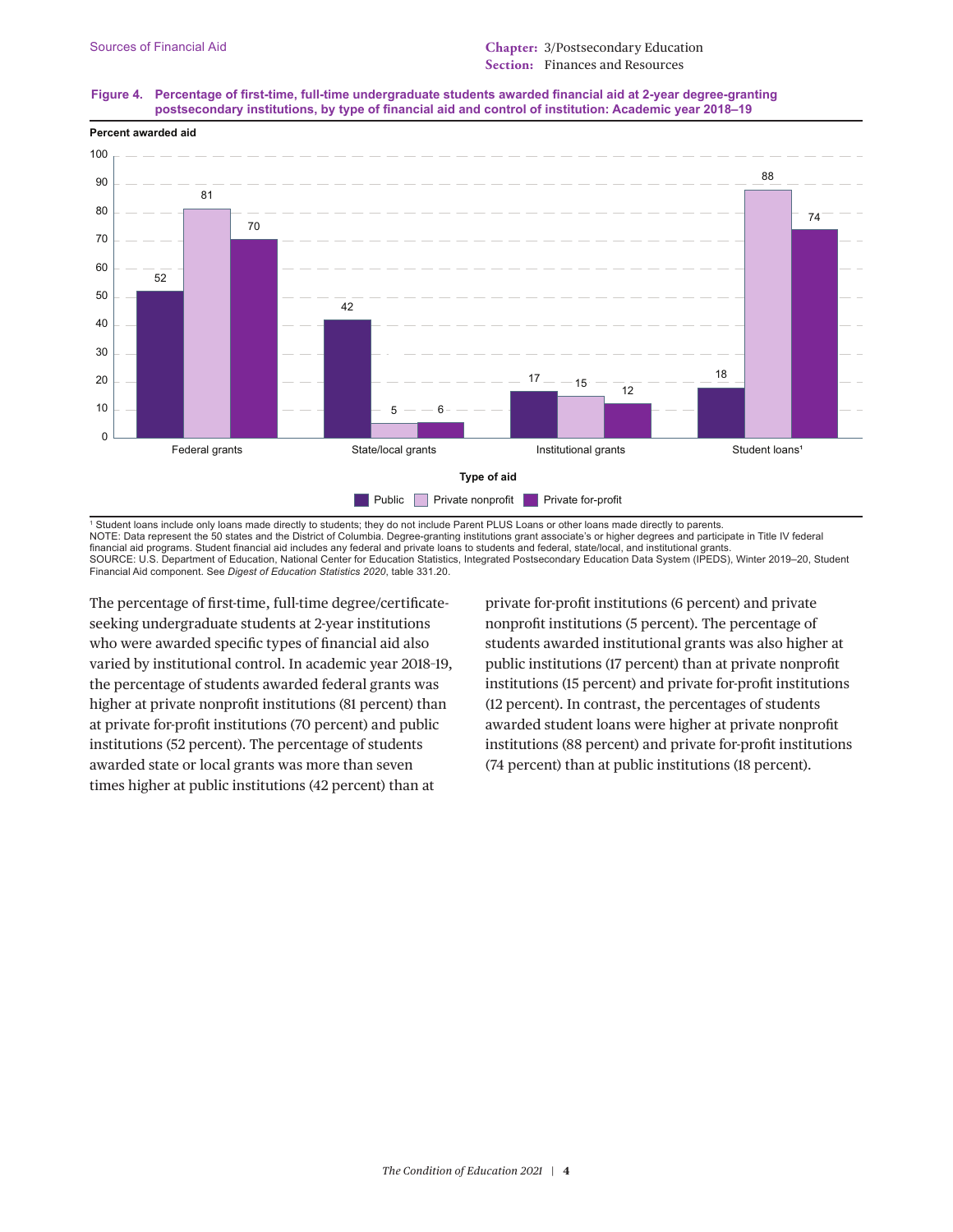### **Figure 5. Average amount of financial aid awarded to first-time, full-time undergraduate students at 4-year degree-granting postsecondary institutions, by type of financial aid and control of institution: Academic year 2018–19**



1 Student loans include only loans made directly to students; they do not include Parent PLUS Loans or other loans made directly to parents. NOTE: Data represent the 50 states and the District of Columbia. Degree-granting institutions grant associate's or higher degrees and participate in Title IV federal financial aid programs. Student financial aid includes any federal and private loans to students and federal, state/local, and institutional grants. Award amounts are in constant 2019–20 dollars, based on the Consumer Price Index (CPI). Averages exclude students who were not awarded financial aid. SOURCE: U.S. Department of Education, National Center for Education Statistics, Integrated Postsecondary Education Data System (IPEDS), Winter 2019-20, Student Financial Aid component. See *Digest of Education Statistics 2020*, table 331.20.

Across 4-year institutions, the average federal grant award in academic year 2018–19 ranged from \$5,000 at private for-profit institutions to \$5,400 at private nonprofit institutions (reported in constant 2019–20 dollars). The average state or local grant award ranged from \$3,600 at private for-profit institutions to \$4,600 at private nonprofit institutions. There were larger differences by institutional control in average institutional grant awards. The average institutional grant award at private nonprofit institutions

(\$22,300) was more than three times higher than at public institutions (\$6,300) and private for-profit institutions (\$5,900), which is reflective of higher average total cost of attendance at private nonprofit institutions (see indicator [Price of Attending an Undergraduate Institution\)](https://nces.ed.gov/programs/coe/indicator_cua.asp). The average student loan amounts were higher at private nonprofit institutions (\$8,500) and private for-profit institutions (\$8,300) than at public institutions (\$7,100).